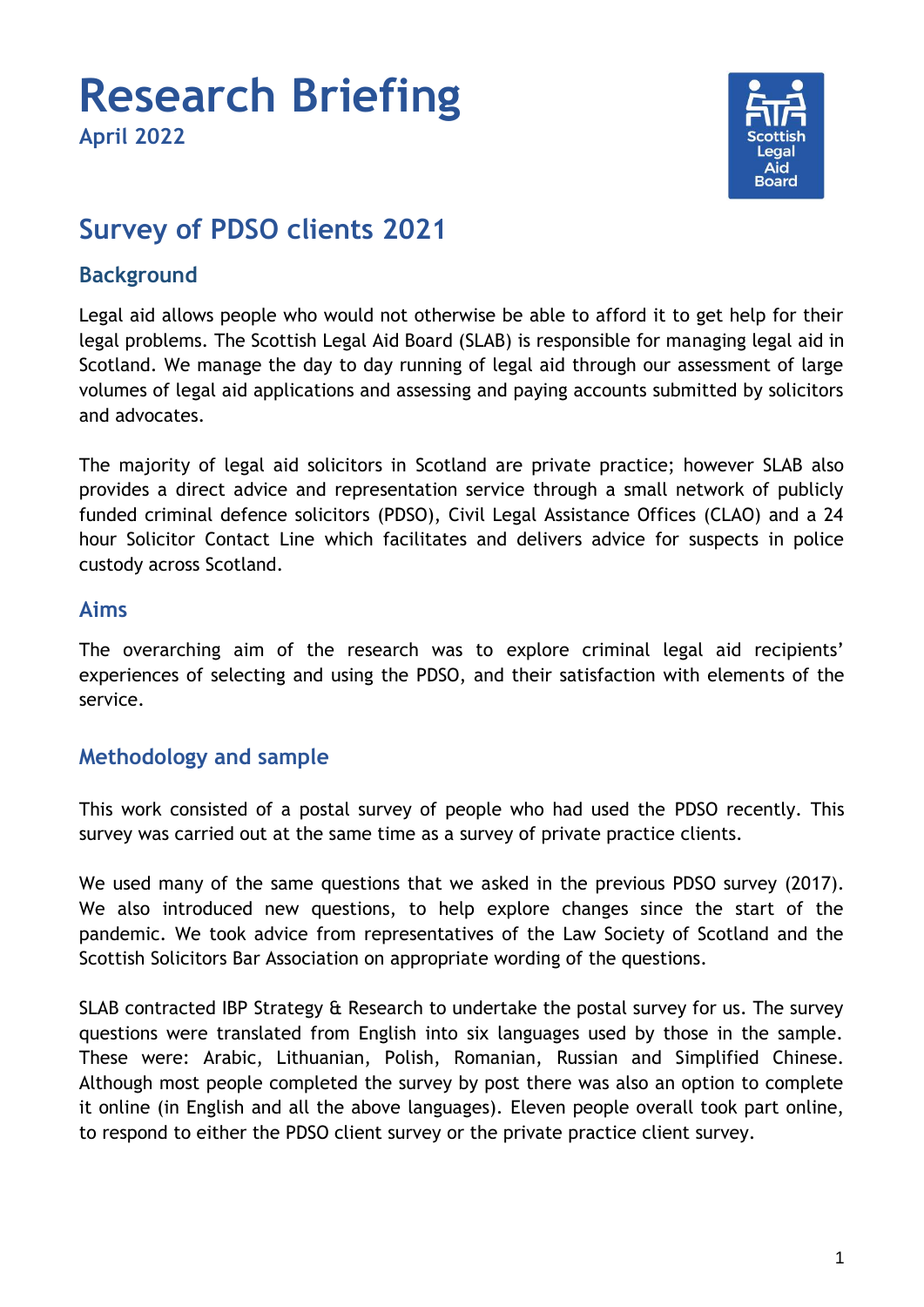The survey fieldwork took place in October and November 2021. IBP contacted 767 people and had a total of 58 usable responses. Twenty-four surveys could not be delivered, giving a response rate from the usable sample of 7.8%.

### **Profile of respondents**

The characteristics of respondents to this survey are mostly in line with expectations of criminal accused. For example, they contain a higher proportion of males (85% of those who gave a valid response), and are more likely to have a health condition or disability (55% mentioned at least one) than the general population. However, the respondents to both the PDSO and private practice client surveys are typically older than we might expect for this population generally. For example, 48% of respondents are aged 45 or over, whereas only 31% of those convicted in 2019/20<sup>1</sup> fall into this age group. This difference may be partly due to older clients being more likely to have a fixed place of residence, or to complete paper surveys, or surveys in general. We do not have any evidence that the experience of criminal legal aid is substantially different for different age groups.

As expected, those who used a PDSO solicitor were more likely than private practice clients to have been prosecuted for a criminal offence only once (61% of those who gave an answer, compared with 35% of respondents to the private practice client survey).

# **Summary of key findings**

Responses were mainly positive, with findings similar to those in 2017. The PDSO findings are similar to those from the private practice client survey. Tables showing the responses to all the questions are provided in Appendix 1: Response Tables.

### **Accessing a solicitor**

Five people (11% of those who gave an opinion) experienced difficulty finding a solicitor to help them. The most common reason for this was not knowing how to find a solicitor (3 people). This is a higher proportion than found in our parallel survey of private practice clients, reflecting the finding that over half of respondents (62%) chose the PDSO because they were the duty solicitor. In comparison, only 13% of respondents who used a private practice solicitor did so because that solicitor was the duty solicitor. This is in line with SLAB's expectations of the different client group served by the PDSO compared with private practice solicitors.

Twenty-one percent of PDSO clients used their solicitor because they were recommended to them by someone else.

Three people (5%) felt that their personal characteristics made it more difficult for them to access a solicitor. Of these only one gave a reason: lack of experience / knowledge of the criminal justice system.

<sup>-</sup><sup>1</sup> <https://www.gov.scot/publications/criminal-proceedings-scotland-2019-20/pages/14/>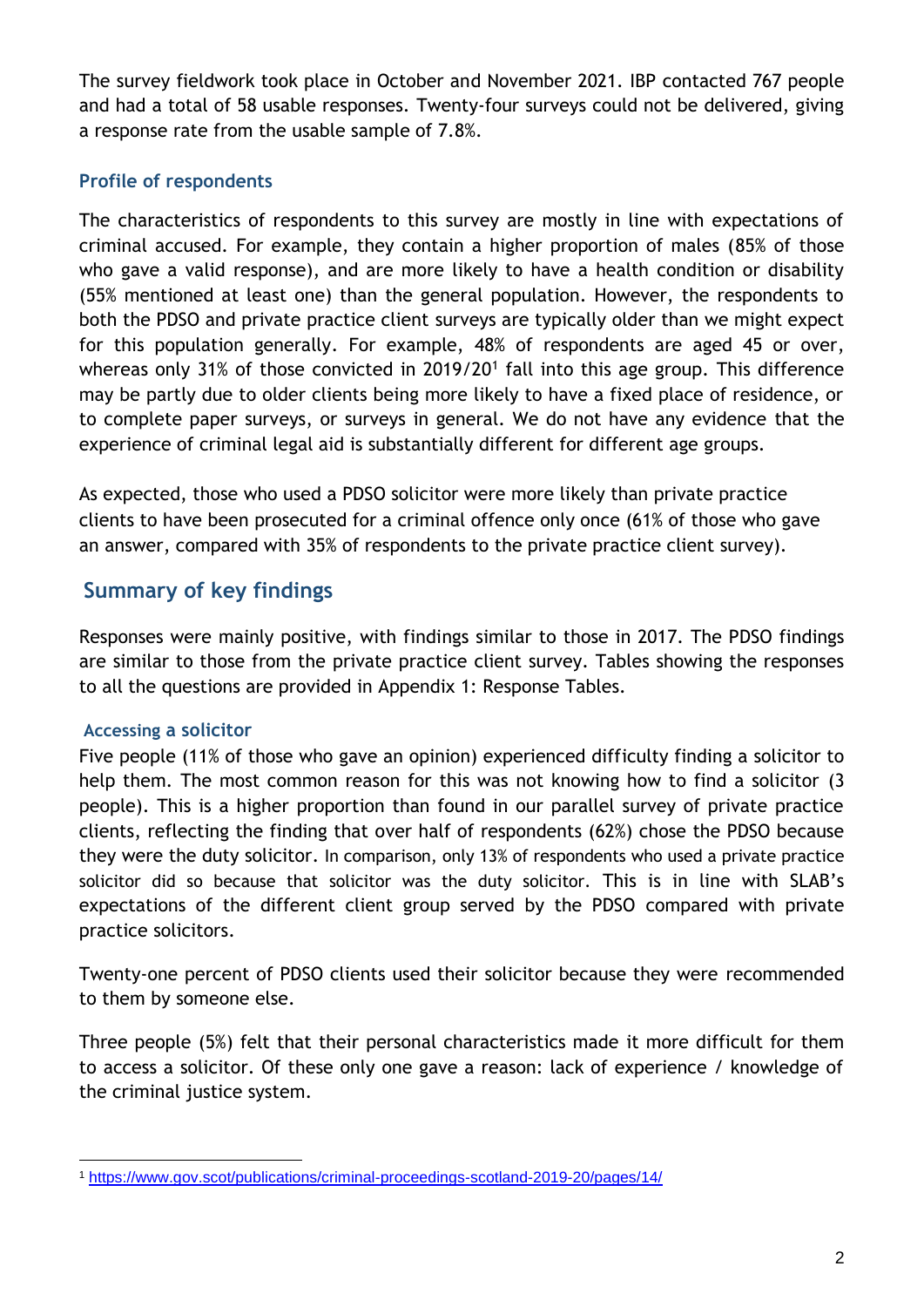#### **Experience of using a PDSO solicitor**

Most respondents thought the overall service from their solicitor was good (88% of those that gave an opinion) and that they would use the PDSO again if charged with an offence (92% of those that gave an opinion). However a small proportion (5% and 8% respectively) disagreed.

In terms of the activities provided by their solicitor, people were most likely to be satisfied (think their solicitor was 'good' or 'very good') at the functional activities such as listening and explaining clearly. Compared with 2017, respondents were more likely to be satisfied on each solicitor activity, aside from 'explaining the outcome of your case'.

Respondents rated their satisfaction with the method(s) they used to communicate with their solicitor. Very few thought the methods they used were 'poor' or 'very poor'. This is probably because most people would have had a choice, allowing them to use the method(s) they preferred.

The methods that were not rated poorly by anyone using them were: face to face, video call, messaging and letter / postal. Letters / postal were the most commonly used (46 people), with video calls least common (9 people). Around half the respondents (28 people) had a face to face meeting with their PDSO solicitor at some stage.

Most respondents (69%) gave their PDSO solicitor proof of income or savings, somewhat less than in 2017 (88%). Only one of these said that they had problems getting hold of the documents they needed.

### **Experience of contacting SLAB**

Five people said they had contact with SLAB about their criminal case. All of them rated the service they had from SLAB as 'good' or 'very good'.

#### **Going to court**

Most respondents (83%) said that their case went to court, with most of these (77%) appearing 'at a court building only'. Almost 1 in 5 (18%) of those who attended court said that they were 'never' or 'hardly ever' able to speak to their solicitor privately if they needed to. This included those at virtual and physical court fairly representatively.

### **Reflections on the experience of using the PDSO**

The survey asked respondents for comments on their PDSO solicitor, the Scottish Legal Aid Board or their experience overall. There were 19 responses to this question. These were mainly positive (12) with five negative and two neither positive nor negative.

The positive comments reflect the importance of professional skills: "Excellent advice", "very professional throughout", "I was kept well informed by the PDSO at all times", "My lawyer was first class".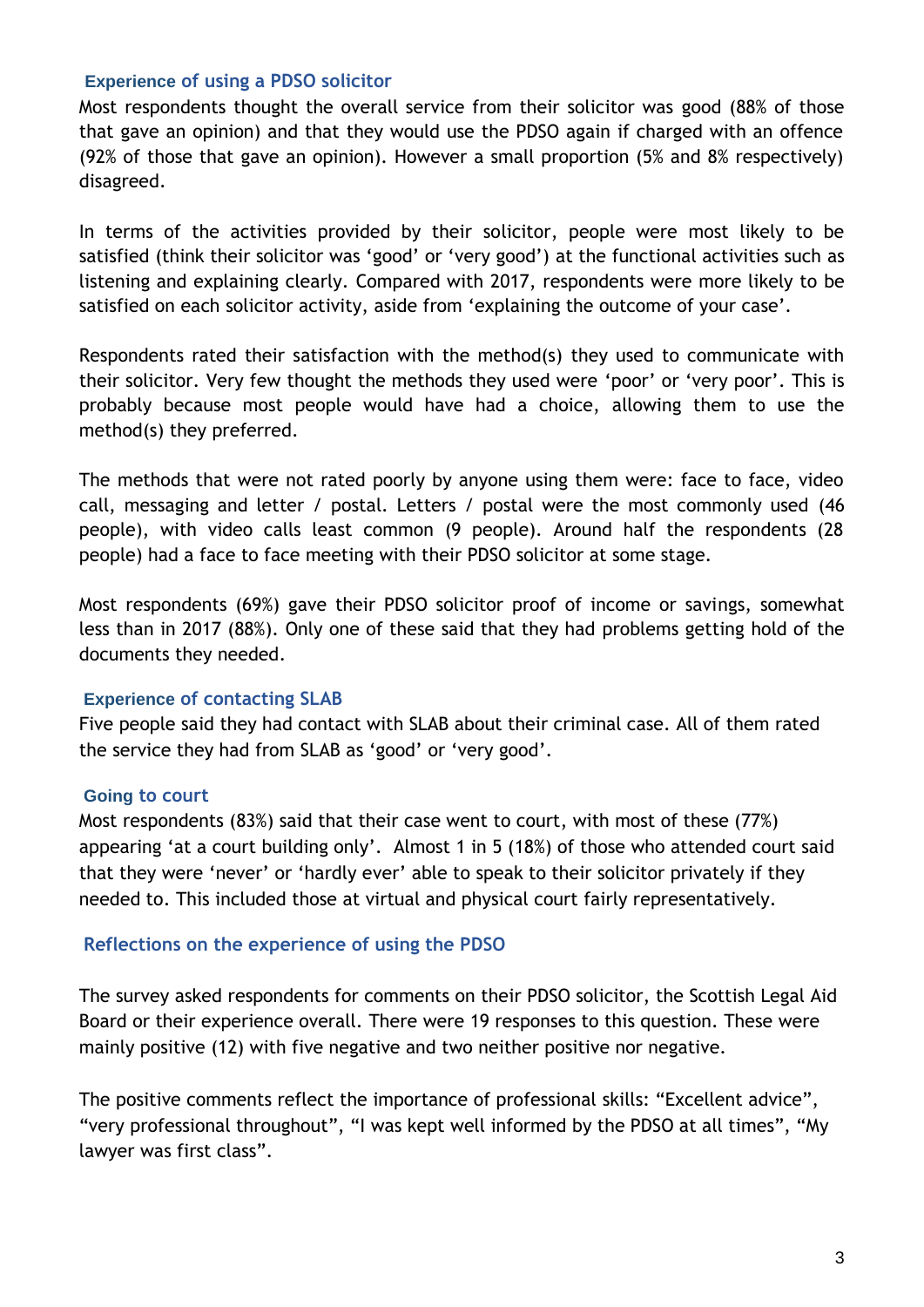However a key theme is appreciation of being supported as an individual: "She was great. Helpful, clear and understanding", "kind and aware of my utter lack of knowledge", "put me at ease", "PDSO lawyers are doing a very good job and not judging".

Two comments specifically relate to those with experiences related to mental ill-health: "suffering from mental health issues, the duty solicitor \*name redacted\* was fantastic [and] kind", "I was a drug addict when I used them first and they always treated me with respect".

A couple of the negative comments point to an experience of not feeling valued: "I felt like a total inconvenience to my lawyer", "lawyer dismissed me by letter and did not speak to me".

The other negative comments suggest negative experiences of various aspects of the criminal justice system; with police, courts and lawyers all mentioned. One specifies a lack of information provided to them about legal aid and their options for choosing a lawyer.

# **Conclusions and next steps**

The results overall are highly positive, suggesting that very little improvement to service is required. The findings are also very similar to those from 2017, suggesting that the pandemic has not had a negative impact on experiences of finding or using a PDSO solicitor overall.

The small number of responses to the survey mean that we cannot accurately compare between groups, such as those from urban or rural areas. We will continue to seek views of stakeholders within the criminal justice system. We will do this through research, as well as other methods, such as consultations.

# **Further information**

If you would like further information about this research please contact SLAB's Research Team at [research@slab.org.uk](mailto:research@slab.org.uk)

SLAB's research publications are available on our website at: https://www.slab.org.uk/corporate-information/publications/research-publications/



Research Briefing published April 2022 Scottish Legal Aid Board, Thistle House, 91 Haymarket Terrace, Edinburgh EH12 5HE Tel: 0131 226 7061 [www.slab.org.uk](http://www.slab.org.uk/)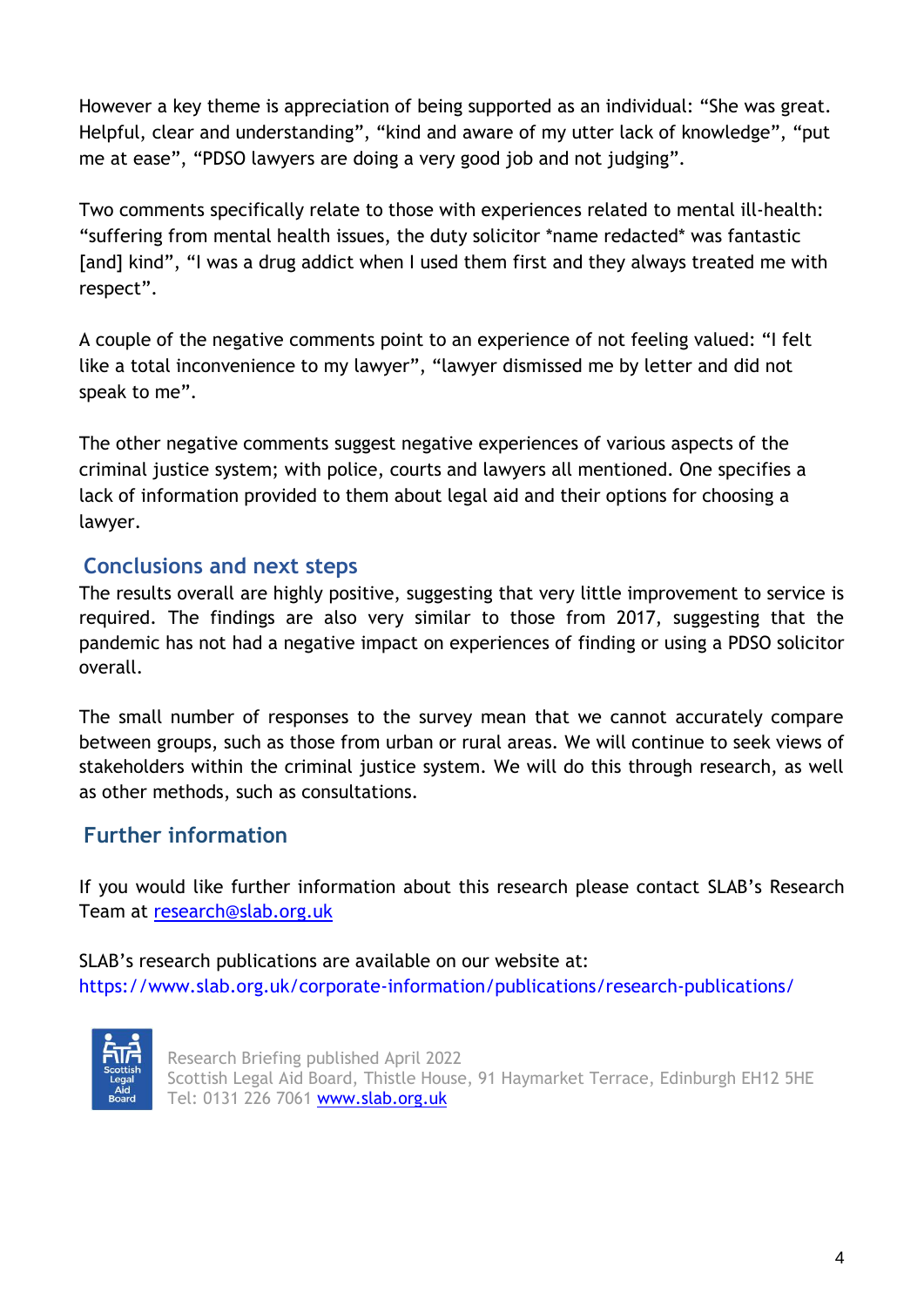### **Appendix 1: Response Tables**

#### **Core survey questions**

Q1 Do you have any criminal cases currently ongoing? Please tick one box only

|            | Number | Percent |
|------------|--------|---------|
| Yes        | 93     | 38%     |
| No         | 145    | ናበ%     |
| Don't know | ◠<br>J | 1%      |
| No answer  |        | ገዓ      |

Q2 Thinking about your most recent closed case, was it difficult to find a lawyer to help you? Please tick one box only

|                          | <b>Number</b> | Percent | Percent |
|--------------------------|---------------|---------|---------|
|                          |               |         | giving  |
|                          |               |         | opinion |
| Yes, it was difficult    | 5             | 9%      | 11%     |
| No, it was not difficult | $4^{\circ}$   | 71%     | 89%     |
| Don't know               |               | 7%      |         |
| No answer                |               | 14%     |         |

Q2a Why was it difficult to find a lawyer to help you? Please tick all that apply

|                               | Number | Percent |
|-------------------------------|--------|---------|
| I did not know how to find a  | 3      | 60%     |
| lawyer                        |        |         |
| Hard to find a lawyer who was | 2      | 40%     |
| willing to take my case on    |        |         |
| Not many lawyers in my local  |        | 0%      |
| area                          |        |         |
| Other reason (please write in |        | 20%     |
| below)                        |        |         |
| No answer                     |        |         |

Q3 How many times have you used the PDSO? Please tick one box only

|                     | Number | Percent |
|---------------------|--------|---------|
| Once                | 36     | 52%     |
| Twice               | 10     |         |
| Three or more times | 9      |         |
| No answer           | ◠<br>ັ |         |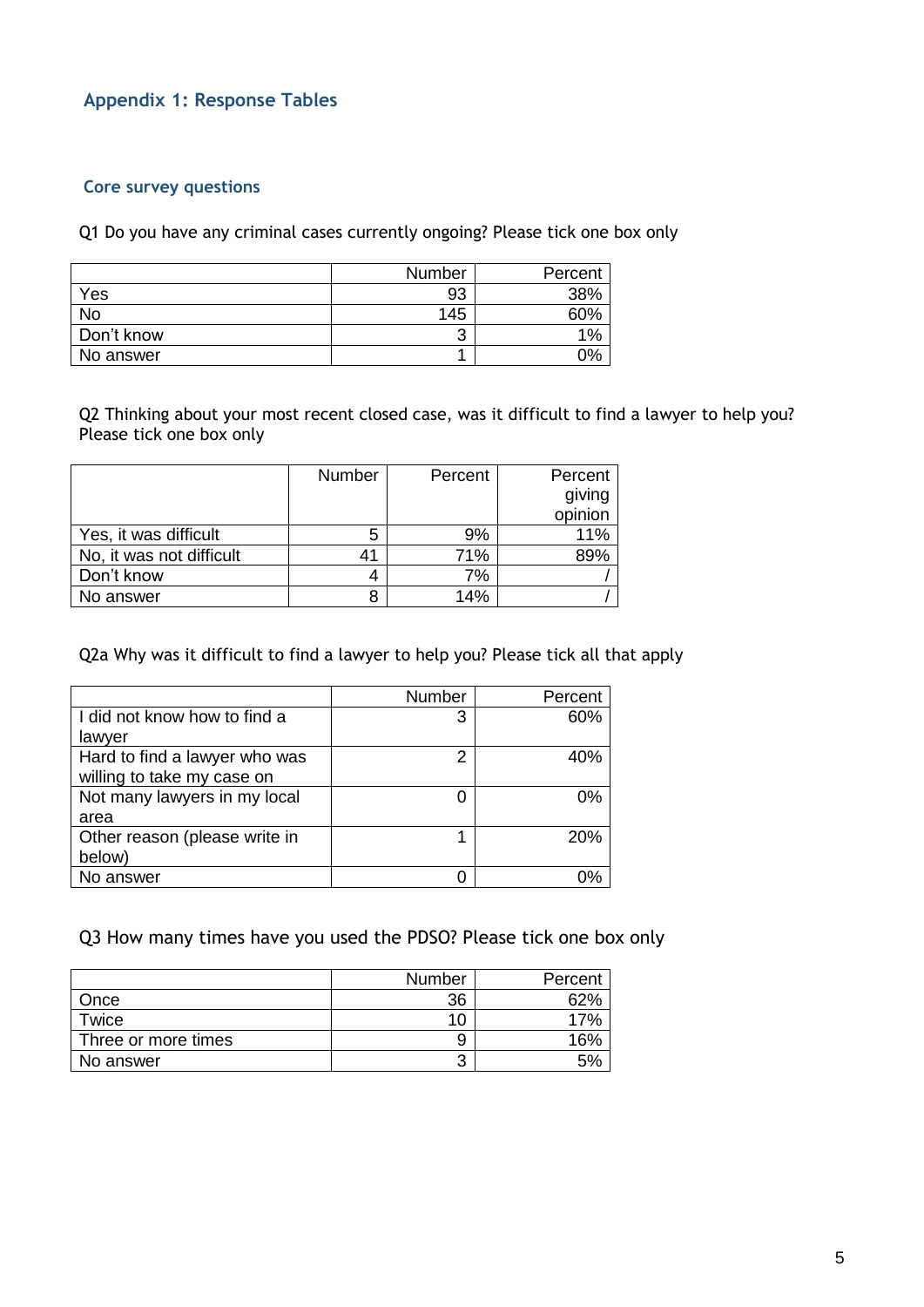Q4 How did you choose the PDSO? Please tick all that apply

|                                | Number | Percent |
|--------------------------------|--------|---------|
| They were the Duty Solicitor   | 36     | 62%     |
| They were recommended to me    | 12     | 21%     |
| I had used them in the past    | 5      | 9%      |
| I was referred to them by      | 3      | 5%      |
| another agency / adviser       |        |         |
| They were near where I lived / | 1      | 2%      |
| worked                         |        |         |
| I saw an advert for them       | 1      | 2%      |
| I saw their website            |        | 2%      |
| I heard about them on social   | 1      | 2%      |
| media                          |        |         |
| I saw their social media (e.g. | 0      | 0%      |
| Twitter, Facebook)             |        |         |
| No particular reason           | 2      | 3%      |
| Other (please write in below)  | 3      | 5%      |
| Not answered                   | 3      | 5%      |

Q5 Which PDSO office did you use? Please tick one box only. If you have used more than one, please answer for your most recently closed case.

|            | Number | Percent |
|------------|--------|---------|
| Ayr        | 6      | 10%     |
| Dundee     | 5      | 9%      |
| Edinburgh  | 19     | 33%     |
| Falkirk    | 2      | 3%      |
| Glasgow    | 12     | 21%     |
| Inverness  |        | 12%     |
| Kirkwall   | 3      | 5%      |
| Don't Know | 2      | 3%      |
| No answer  | 2      | 3%      |

Q6 How good or poor was the overall service you received from your PDSO lawyer? Please tick one box only

|                       | Number | Percent |
|-----------------------|--------|---------|
| Very Good             | 37     | 64%     |
| Good                  | 12     | 21%     |
| Neither Good nor Poor | 4      | 7%      |
| Poor                  |        | 0%      |
| Very Poor             | 3      | 5%      |
| Don't Know            |        | 0%      |
| No answer             | ◠      | 3%      |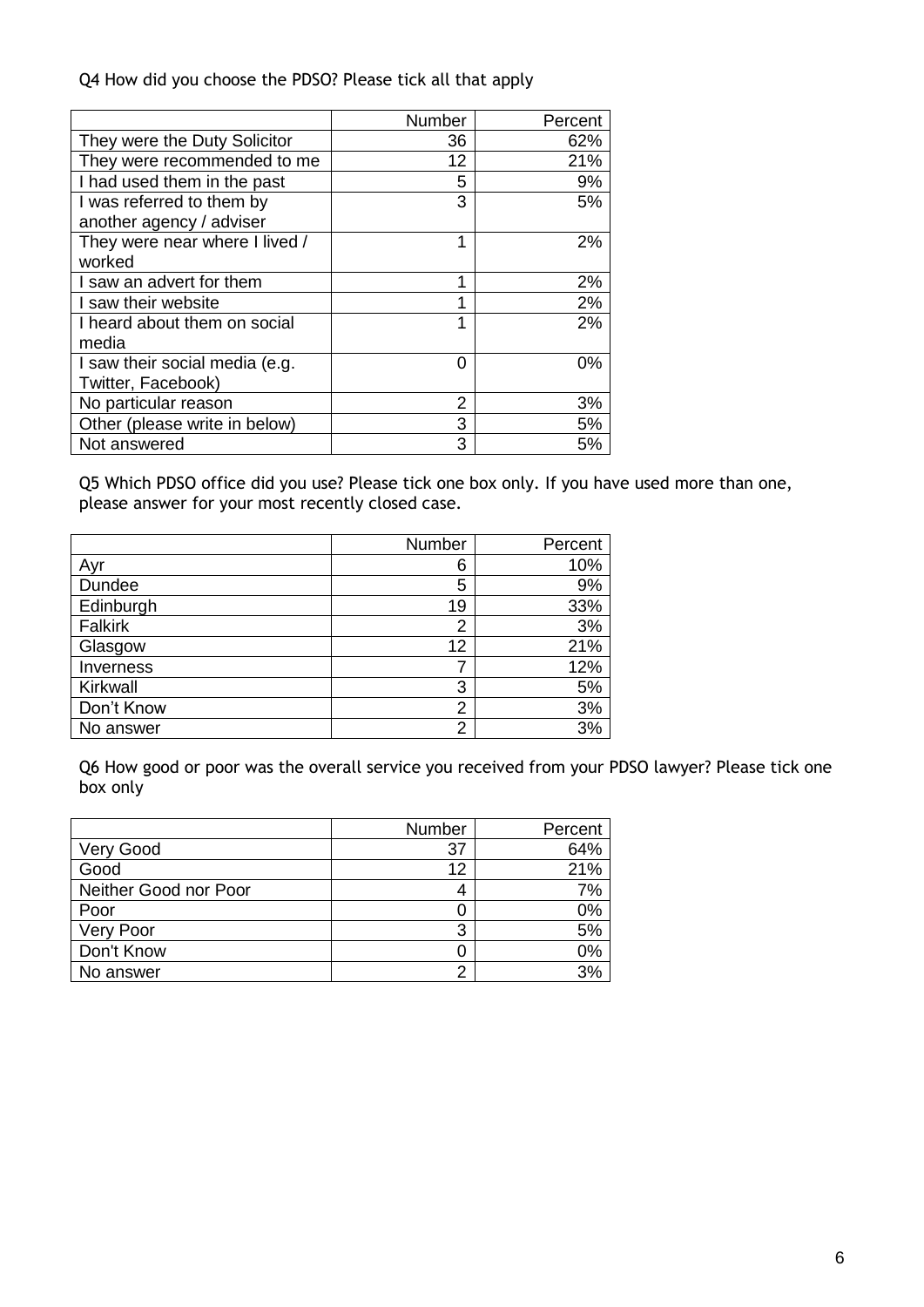Q7 How good or poor was your PDSO lawyer at the following…

|                                |    | Very | Good | <b>Neither</b> | Poor                     | Very           | Don't                    | <b>No</b>      |
|--------------------------------|----|------|------|----------------|--------------------------|----------------|--------------------------|----------------|
|                                |    | Good |      |                |                          | poor           | know                     | answer         |
|                                | No | 35   | 13   | 6              | 0                        | 0              | 2                        | 2              |
| Q7a Listening to you           | %  | 60%  | 22%  | 10%            | 0%                       | 0%             | 3%                       | 3%             |
| Q7b Explaining things clearly  | No | 35   | 13   | 4              | 0                        |                | 1                        | 4              |
| in a way you could             | %  |      |      |                |                          |                |                          |                |
| understand                     |    | 60%  | 22%  | 7%             | 0%                       | 2%             | 2%                       | 7%             |
| Q7c Explaining at the start of | No | 33   | 14   | 1              | 3                        | 3              | 2                        | $\overline{2}$ |
| your case the evidence         | %  |      |      |                |                          |                |                          |                |
| against you and your options   |    |      |      |                |                          |                |                          |                |
| for what to do next            |    | 57%  | 24%  | 2%             | 5%                       | 5%             | 3%                       | 3%             |
| Q7d Keeping you up to date     | No | 32   | 14   | 4              | $\overline{\mathcal{L}}$ | $\overline{2}$ | $\overline{\mathcal{L}}$ | 2              |
| on the progress of your case   | %  | 55%  | 24%  | 7%             | 3%                       | 3%             | 3%                       | 3%             |
| Q7e Preparing you for what     | No | 28   | 13   | 5              | 3                        | 2              | 3                        | 4              |
| would happen in court          | %  | 48%  | 22%  | 9%             | 5%                       | 3%             | 5%                       | 7%             |
| Q7f Advising you about the     | No | 28   | 13   | 4              | 4                        | 3              | 4                        | 2              |
| likely outcome of your case    | %  | 48%  | 22%  | 7%             | 7%                       | 5%             | 7%                       | 3%             |
| Q7g Explaining the outcome     | No | 31   | 11   | 5              | 3                        | 2              | 4                        | $\overline{2}$ |
| of your case to you and what   | %  |      |      |                |                          |                |                          |                |
| would happen next              |    | 53%  | 19%  | 9%             | 5%                       | 3%             | 7%                       | 3%             |

Q8 How good or poor were the following for keeping in touch with your PDSO solicitor…

|                      |    | Very | Good | Neither        | Poor     | Very     | Don't          | Didn't | No     |
|----------------------|----|------|------|----------------|----------|----------|----------------|--------|--------|
|                      |    | Good |      |                |          | poor     | know           | use    | answer |
| Q8a Face-to-face     | No | 21   | 16   | 3              | 0        | 0        | 0              | 8      | 10     |
| meetings             | %  | 36%  | 28%  | 5%             | 0%       | 0%       | 0%             | 14%    | 17%    |
|                      | No | 16   | 9    | $\overline{2}$ | $\Omega$ | 1        | 1              | 15     | 14     |
| Q8b Email            | %  | 28%  | 16%  | 3%             | 0%       | 2%       | 2%             | 26%    | 24%    |
|                      | No | 26   | 12   | 3              | 2        | 0        | 1              | 6      | 8      |
| Q8c Phone calls      | %  | 45%  | 21%  | 5%             | 3%       | 0%       | 2%             | 10%    | 14%    |
|                      | No | 4    | 4    | 1              | 0        | 0        | 1              | 29     | 19     |
| Q8d Video calls      | %  | 7%   | 7%   | 2%             | 0%       | 0%       | 2%             | 50%    | 33%    |
|                      | No | 14   | 6    | 2              |          | 0        | $\mathfrak{p}$ | 18     | 15     |
| Q8e Texting          | %  | 24%  | 10%  | 3%             | 2%       | 0%       | 3%             | 31%    | 26%    |
| Q8f Messaging (e.g.  | No | 8    | 4    | $\overline{2}$ | $\Omega$ | $\Omega$ | 1              | 27     | 16     |
| Messenger, WhatsApp) | %  | 14%  | 7%   | 3%             | 0%       | 0%       | 2%             | 47%    | 28%    |
|                      | No | 27   | 14   | 5              | 0        | 0        | 1              | 4      |        |
| Q8g Letters / postal | %  | 47%  | 24%  | 9%             | 0%       | 0%       | 2%             | 7%     | 12%    |

Q9 Would you use the PDSO again if you were charged with an offence? Please tick one box only

|            | Number | Percent | Percent<br>giving<br>opinion |
|------------|--------|---------|------------------------------|
| Yes        | 45     | 78%     | 92%                          |
| No         |        | 7%      | 8%                           |
| Don't know | 5      | 9%      |                              |
| No answer  |        | 7%      |                              |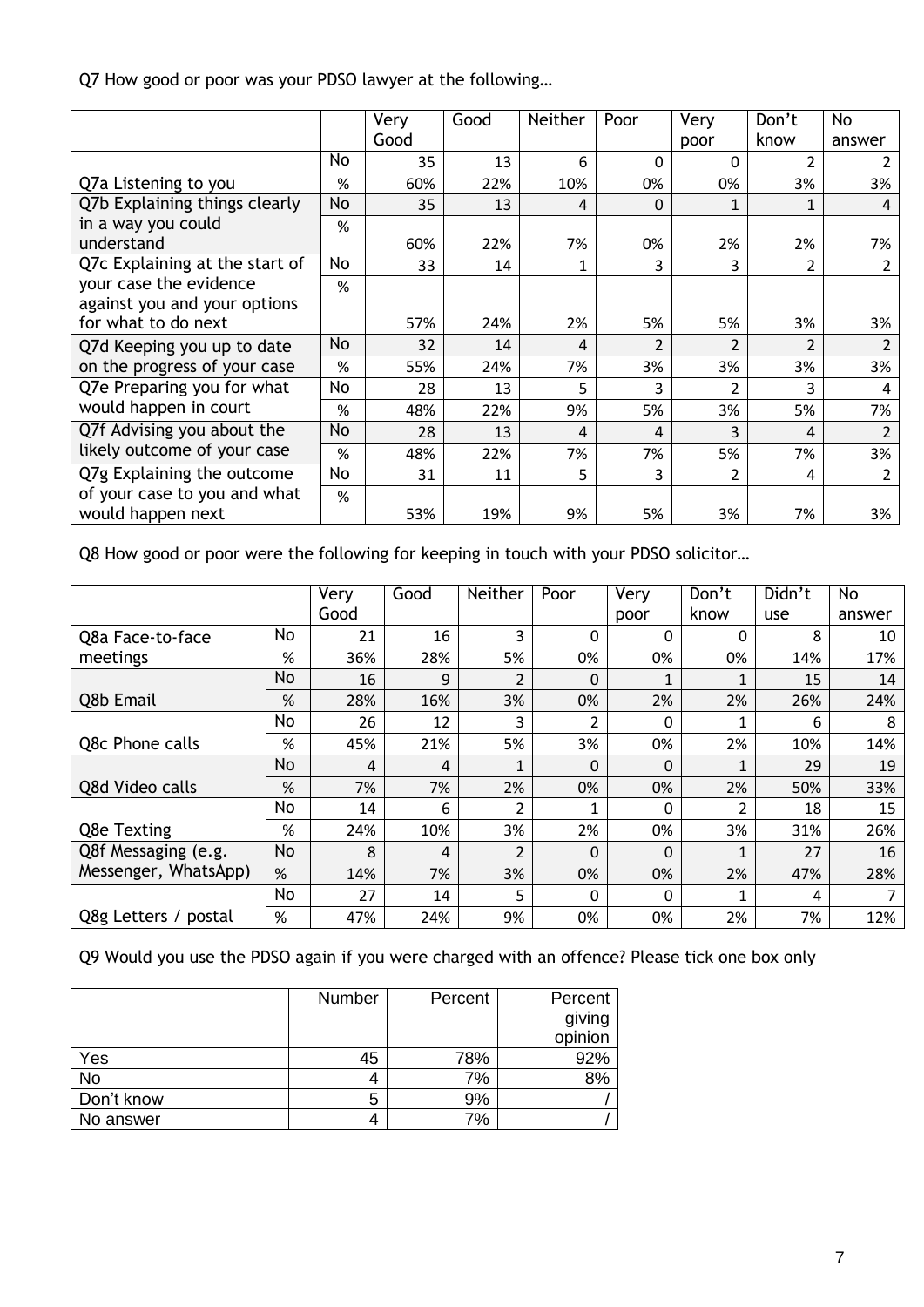Q10 Was the outcome of your case better, worse or about the same as you expected? Please tick one

|                | Number | Percent | Percent           |
|----------------|--------|---------|-------------------|
|                |        |         | giving<br>opinion |
| <b>Better</b>  | 30     | 52%     | 60%               |
| Worse          |        | 12%     | 14%               |
| About the Same | 13     | 22%     | 26%               |
| Don't Know     |        | 7%      |                   |
| Not answered   |        | 7%      |                   |

Q11 Did you give your PDSO lawyer proof of income or savings?

|            | Number | Percent |
|------------|--------|---------|
| Yes        | 40     | 69%     |
| No         | 12     | 21%     |
| Don't know | ാ<br>ັ | 5%      |
| No answer  | າ<br>J | 5%      |

Q11a Which of the following did you give your PDSO lawyer as proof of income or savings? Please tick all that apply

|                                   | Number | Percent |
|-----------------------------------|--------|---------|
| National Insurance number         | 24     | 60%     |
| Proof of benefits (e.g. benefits  |        |         |
| award letter)                     | 19     | 48%     |
| Proof of income (e.g. wage slip / |        |         |
| bank statement)                   | 19     | 48%     |
| Proof of savings (e.g. bank       |        |         |
| statement / post office           |        |         |
| statement)                        | 14     | 35%     |
| Proof of outgoings (e.g. bills /  |        |         |
| rent payments)                    | 12     | 30%     |
| Other (please write in below)     | 1      | 3%      |
| Not answered                      | 1      | 3%      |

Q11b Did you have any problems getting hold of the documents, such as a payslip or a bank statement, to give to your PDSO lawyer? Please tick one box only

|                                 | <b>Number</b> | Percent |
|---------------------------------|---------------|---------|
| Yes, I had problems getting the |               |         |
| documents                       |               | 3%      |
| No, I did not have any problems |               | 80%     |
| Don't know / can't remember     | 5             | 13%     |
| Not answered                    | ⌒             |         |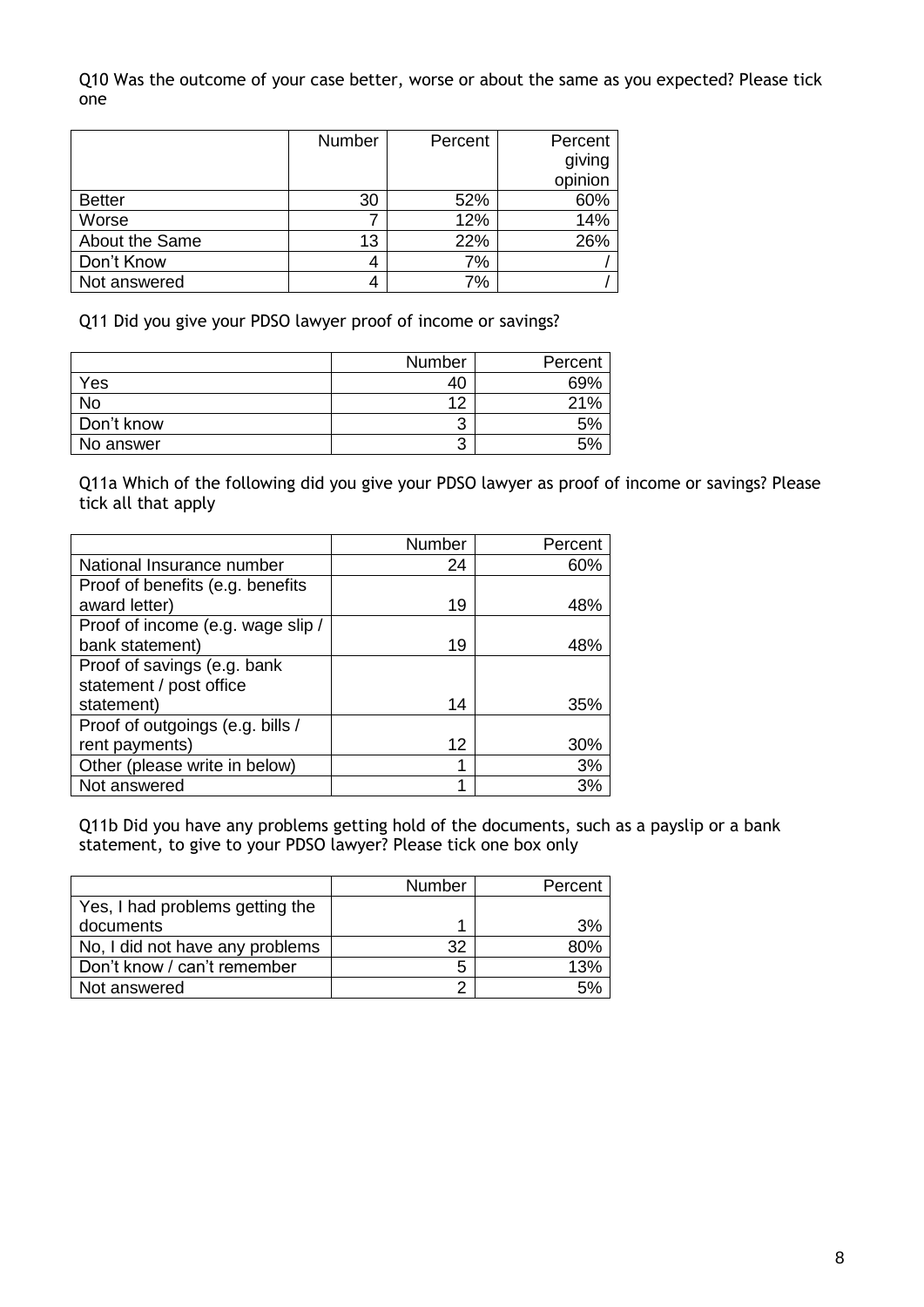Q12 Did you have any direct contact with the Scottish Legal Aid Board (SLAB) about your criminal case? Please tick one box only

|            | Number | Percent |
|------------|--------|---------|
| Yes        | ა      | 9%      |
| No         | າາ     | 55%     |
| Don't know | 16     | 28%     |
| No answer  | 5      | 9%      |

Q12a How good or poor was the service you received from SLAB? Please tick one box only

|                       | Number | Percent |
|-----------------------|--------|---------|
| Very Good             |        | 80%     |
| Good                  |        | 20%     |
| Neither Good nor Poor |        | 0%      |
| Poor                  | U      | 0%      |
| Very Poor             |        | 0%      |
| Don't Know            | U      | 0%      |
| No answer             |        | 0%      |

Q13 Did your case go to court? Please tick one box only

|                                  | Number | Percent |
|----------------------------------|--------|---------|
| Yes - virtual court or online    |        |         |
| hearing only                     | 6      | 10%     |
| Yes – at court building only     | 37     | 64%     |
| Yes - at court and virtual court | 5      | 9%      |
| <b>No</b>                        | 5      | 9%      |
| Don't Know                       | 2      | 3%      |
| Not answered                     | 3      | 5%      |
| Yes - virtual court or online    |        |         |
| hearing only                     | 6      | 1በ%     |

Q14 How good or poor was your PDSO lawyer at representing you at court? Please tick one box only

|                       | Number | Percent |
|-----------------------|--------|---------|
| <b>Very Good</b>      | 30     | 63%     |
| Good                  | 12     | 25%     |
| Neither Good nor Poor | 2      | 4%      |
| Poor                  | ົ      | 4%      |
| Very Poor             | ◠      | 4%      |
| Don't Know            |        | 0%      |
| Not answered          |        | 0%      |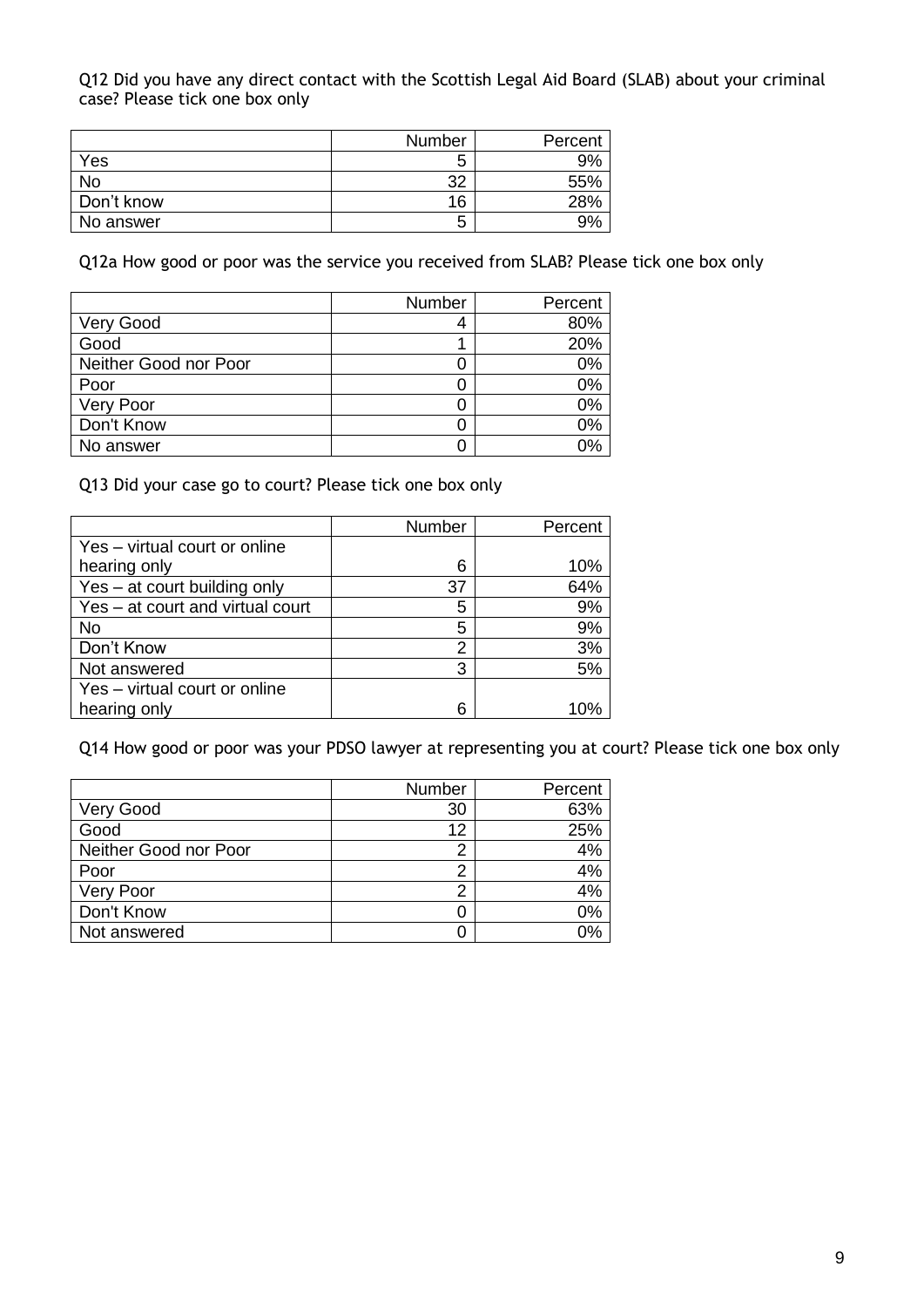Q15 when your case was being heard at court how often did the following happen.....

|                               |     |        | Most of | Some   |        |                |       | <b>Not</b> |
|-------------------------------|-----|--------|---------|--------|--------|----------------|-------|------------|
|                               |     |        | the     | of the | Hardly |                | Don't | answer     |
|                               |     | Always | time    | time   | ever   | <b>Never</b>   | know  | ed         |
| Q15a I was able to speak to   | No. | 26     |         | 2      | 4      | 3              | 6     |            |
| my lawyer privately if I      | %   |        |         |        |        |                |       |            |
| needed to                     |     | 54%    | 8%      | 4%     | 8%     | 6%             | 13%   | 6%         |
| Q15b My court case started    | No  | 20     | 8       | 5      | っ      | $\overline{4}$ | 8     |            |
| when I was told it would      | %   | 42%    | 17%     | 10%    | 4%     | 8%             | 17%   | 2%         |
| Q15c My case lasted for       | No  | 22     | 9       | 4      | 0      | 2              | 10    |            |
| around the time I was told it | %   |        |         |        |        |                |       |            |
| would                         |     | 46%    | 19%     | 8%     | 0%     | 4%             | 21%   | 2%         |

Q17 How many times have you been prosecuted for a criminal offence (including the one you told us about in this survey)? Please tick one box only

|              | Number | Percent |
|--------------|--------|---------|
|              | 30     | 52%     |
| $2$ to 5     | 15     | 26%     |
| 6 to 10      |        | 3%      |
| More than 10 |        | 3%      |
| Don't know   | 5      | 9%      |
| Not answered |        | 7%      |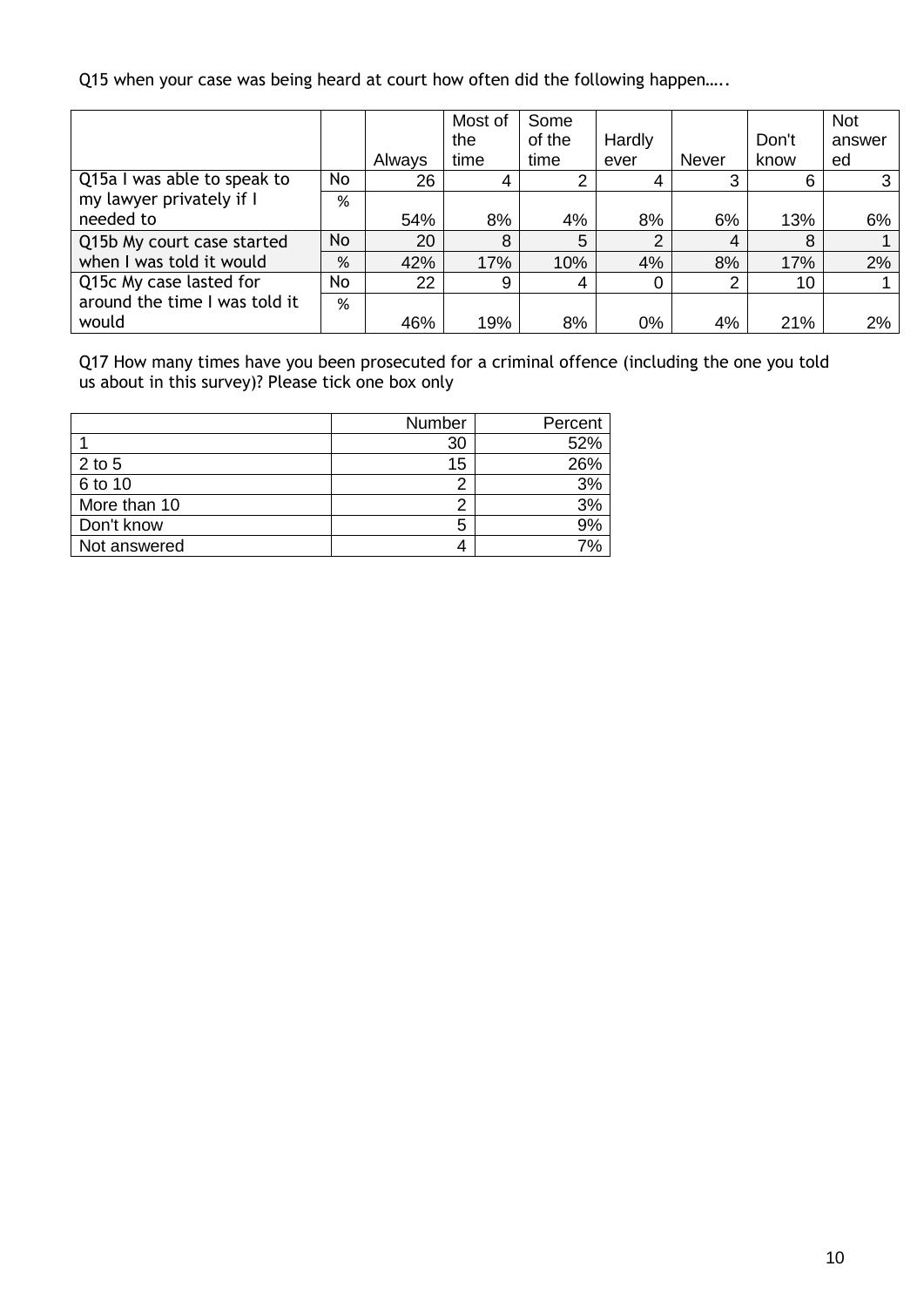### **Demographics section questions**

#### Q18 What is your sex?

|                   | Number | Percent |
|-------------------|--------|---------|
| Female            | 8      | 14%     |
| Male              |        | 81%     |
| Prefer not to say |        | 2%      |
| Not answered      | ⌒      |         |

Q19 What age range are you in?

|                   | Number | Percent |
|-------------------|--------|---------|
| 18 to 24          |        | 12%     |
| 25 to 34          | 6      | 10%     |
| 35 to 44          | 15     | 26%     |
| 45 to 54          | 8      | 14%     |
| 55 to 64          | 10     | 17%     |
| $65+$             | 8      | 14%     |
| Prefer not to say |        | 2%      |
| Not answered      | 3      | 5%      |

Q20 Do you have any of the following, which have lasted, or are expected to last, at least 12 months? Tick all that apply

|                                                                         | Number         | Percent |  |
|-------------------------------------------------------------------------|----------------|---------|--|
| Mental health condition                                                 | 27             | 47%     |  |
| Long term illness, disease or                                           |                |         |  |
| condition                                                               | 9              | 16%     |  |
| Physical disability                                                     | 8              | 14%     |  |
| Learning disability                                                     | 5              | 9%      |  |
| Learning difficulty                                                     | 4              | 7%      |  |
| Developmental disorder                                                  | 3              | 5%      |  |
| Deafness or partial hearing loss                                        | $\overline{2}$ | 3%      |  |
| Full or partial loss of voice or                                        |                |         |  |
| difficulty speaking                                                     | 2              | 3%      |  |
| Blindness or partial sight loss                                         | 1              | 2%      |  |
| Other condition (please write in                                        |                |         |  |
| below)                                                                  | 3              | 5%      |  |
| No condition                                                            | 18             | 31%     |  |
| Prefer not to say                                                       | 4              | 7%      |  |
| Not answered                                                            | 4              | 7%      |  |
| Other conditions                                                        |                |         |  |
| ADHD, Asthma, anxiety & depression,                                     |                |         |  |
| I struggle with social interaction and anxiety. Epilepsy makes me       |                |         |  |
| really forgetful. I have come to trust my social worker and her advice. |                |         |  |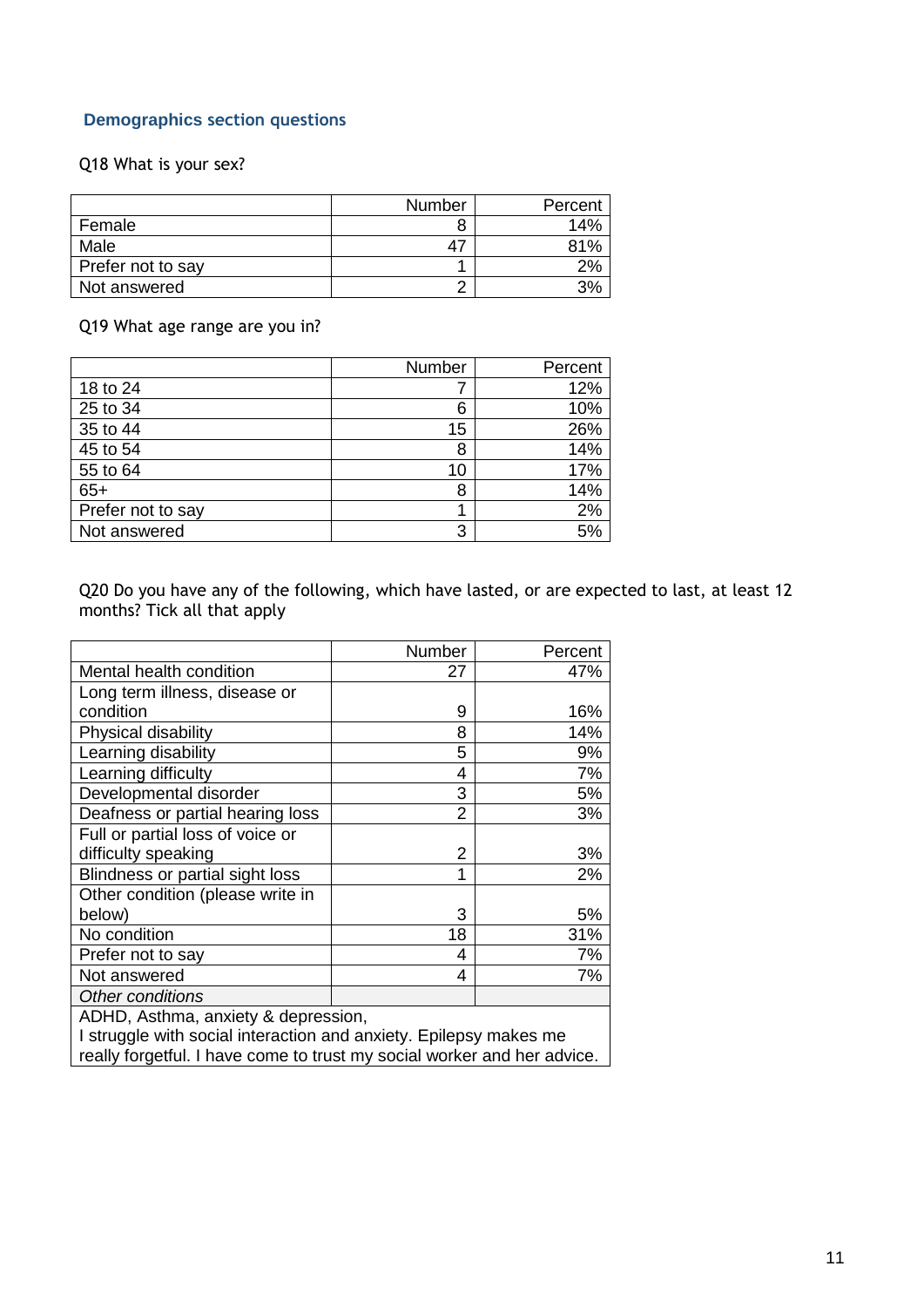Q21 Are your day-to-day activities limited because of a health problem or disability which has lasted, or is expected to last, at least 12 months? Please include problems related to old age.

|                       | Number | Percent |
|-----------------------|--------|---------|
| Yes, limited a lot    | 13     | 22%     |
| Yes, limited a little | 12     | 21%     |
| No                    | 28     |         |
| Prefer not to say     | 3      |         |
| Not answered          | ⌒      |         |

Q22 What is your ethnic group? Please tick one box only<sup>2</sup>

|                                    | Number | Percent |
|------------------------------------|--------|---------|
| White - Scottish                   | 34     | 59%     |
| <b>White - Other British</b>       | 7      | 12%     |
| White - Polish                     | 6      | 10%     |
| White - Any Other White Ethnic     |        |         |
| Group (please write in below)      | 2      | 3%      |
| African, Scottish African or       |        |         |
| British African - (please write in |        |         |
| below, e.g. Nigerian, Somali)      | 2      | 3%      |
| Asian, Scottish Asian or British   |        |         |
| Asian - Pakistani, Scottish        |        |         |
| Pakistani or British Pakistani     | 1      | 2%      |
| Prefer not to say                  | 3      | 5%      |
| Not answered                       | 3      | 5%      |

Q23 We would like to know whether you are currently, or ever have been, 'looked after' by a Local Authority, including continuing care to age 21. By 'looked after' we mean: subject to a supervision order with no condition of residence; with foster carers, in a residential care home, in a residential school or a secure unit. Which of the following applies to you? Please tick one only

|                                | Number | Percent |
|--------------------------------|--------|---------|
| Currently 'looked after' by a  |        |         |
| <b>Local Authority</b>         | 3      | 5%      |
| Have previously been 'looked   |        |         |
| after' by a Local Authority    | 5      | 9%      |
| Never been 'looked after' by a |        |         |
| <b>Local Authority</b>         | 42     | 72%     |
| Prefer not to say              | 3      | 5%      |
| Not answered                   | 5      | 9%      |

-

<sup>&</sup>lt;sup>2</sup> Answer options not selected by any respondents are not included in the table. This question, and the answer options, used the wording from the ethnicity question in Scotland's Census 2022.